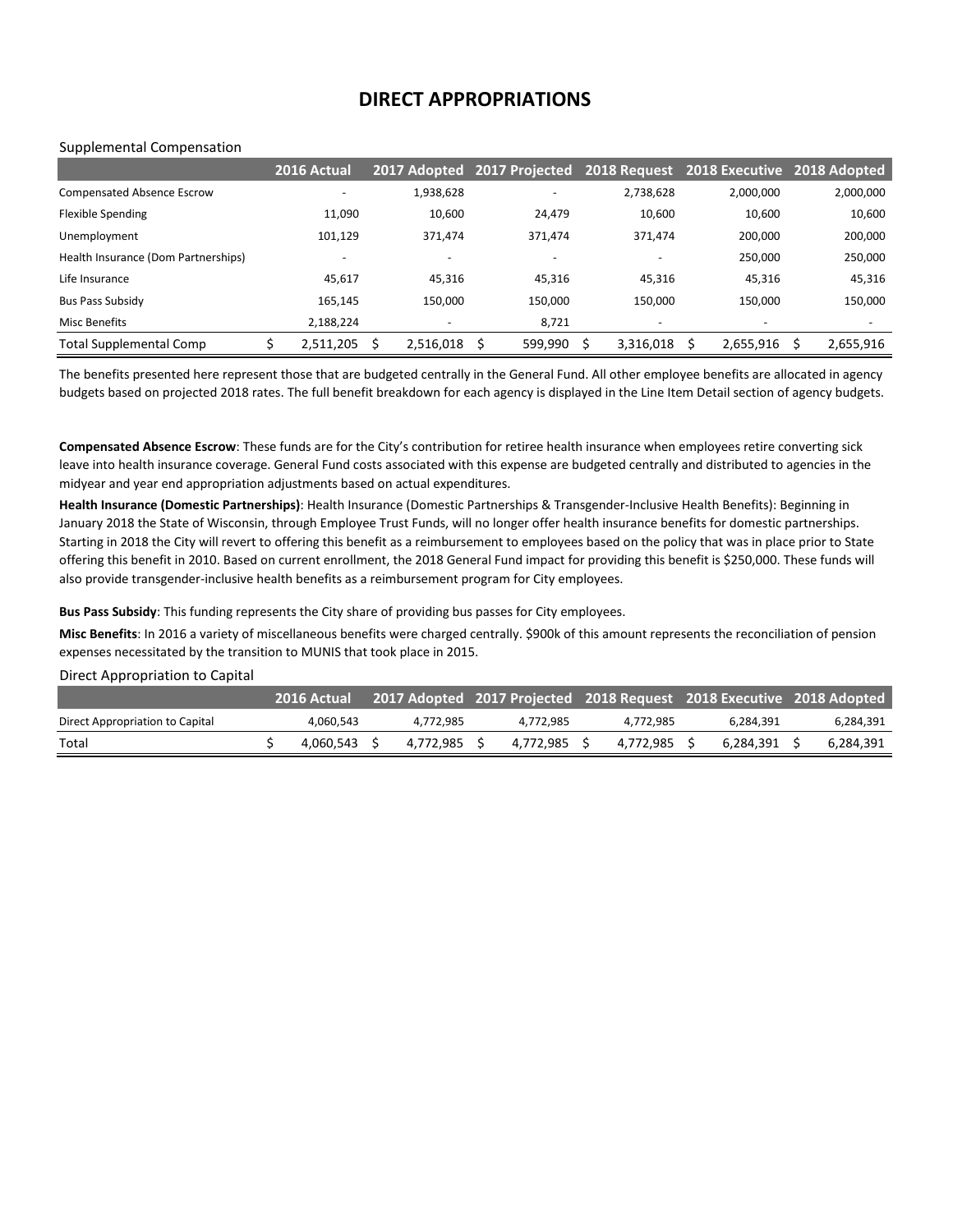## Direct Appropriations

|                                      | 2016 Actual              | 2017 Adopted             | 2017 Projected           | 2018 Request    | 2018 Executive  | 2018 Adopted     |
|--------------------------------------|--------------------------|--------------------------|--------------------------|-----------------|-----------------|------------------|
| \$15 Min Wage                        |                          | 80,000                   | 80,000                   | 160,000         | 160,000         | 160,000          |
| City Memberships                     | 91,533                   | 88,033                   | 88,033                   | 89,033          | 89,033          | 89,033           |
| Clean Air Coalition                  |                          | 6,000                    | 6,000                    | 6,000           | 6,000           | 6,000            |
| <b>Community Gardens Partnership</b> | 25,000                   | 25,000                   | 25,000                   | 25,000          | 25,000          | 25,000           |
| Comm Improvement Initiatives         | 76,128                   |                          |                          |                 |                 |                  |
| <b>Cost Allocation Study</b>         |                          |                          |                          | 30,000          | 30,000          | 30,000           |
| Day Shelter and Gap Services         | $\overline{\phantom{a}}$ |                          |                          |                 |                 |                  |
| <b>Federal Liaison</b>               | 31,969                   | 40,000                   | 40,000                   | 40,000          | 40,000          | 40,000           |
| HR & Diverse Hiring Strategies       |                          | 10,000                   | 10,000                   | $\overline{a}$  |                 |                  |
| Immigration Assistance Fund          |                          | $\overline{\phantom{a}}$ | $\overline{\phantom{a}}$ | 50,000          | 50,000          | 50,000           |
| Improvement Initiatives              | 13,485                   | 21,000                   | 21,000                   | 21,000          | 21,000          | 21,000           |
| License Suspension                   | 77,500                   | 75,000                   | 75,000                   | 75,000          | 55,000          | 55,000           |
| Madison Food Policy Council          | 17,056                   | 50,000                   | 50,000                   | 60,000          | 60,000          | 60,000           |
| MadMarket                            | 25,000                   | 25,000                   | 25,000                   | 25,000          | 25,000          | 25,000           |
| Martin Luther King Awards            | $\Box$                   | 600                      | 600                      | 600             | 600             | 600              |
| Martin Luther King Holiday           | 2,100                    | 7,100                    | 7,100                    | 7,100           | 7,100           | 7,100            |
| My Brother's Keeper                  | 25,000                   | $\Box$                   | $\blacksquare$           | ÷,              |                 |                  |
| Pathways Program                     | $\overline{\phantom{a}}$ | 12,500                   | 12,500                   | 12,500          | 12,500          | 12,500           |
| Police and Fire Commission           | 15,040                   | 25,000                   | 25,000                   | 25,000          | 25,000          | 25,000           |
| Police Policy Review                 | 30,787                   | 400,000                  | 400,000                  | $\Box$          |                 |                  |
| Prior Year Encumbrances              |                          | 400,000                  | 334,236                  | 400,000         | 400,000         | 400,000          |
| <b>RESJI Initiatives</b>             | 16,692                   | $\overline{\phantom{a}}$ | $\blacksquare$           |                 |                 |                  |
| <b>Revenue Sharing Payments</b>      | 254,266                  | 242,393                  | 169,738                  | 70,554          | 62,341          | 62,341           |
| <b>SEED Grants</b>                   | 44,150                   |                          |                          |                 |                 |                  |
| State Liaison                        | 43,329                   | 33,000                   | 33,000                   | 33,000          | 33,000          | 33,000           |
| Governance Task Force                |                          |                          |                          | 30,000          | 30,000          | 30,000           |
| <b>Taxes and Special Assessments</b> | 50,000                   | 50,000                   | 50,000                   | 50,000          | 50,000          | 50,000           |
| THRIVE / MadREP                      | 18,000                   | 18,000                   | 18,000                   | 18,000          | 18,000          | 18,000           |
| Transit for Jobs                     | 80,000                   | $\overline{\phantom{a}}$ | $\blacksquare$           |                 |                 |                  |
| Zoo                                  | 425,078                  | 75,000                   | 75,000                   | 75,000          | 75,000          | 75,000           |
| Insurance Fund                       | 1,600,000                |                          |                          |                 |                 |                  |
| <b>Contingent Reserve</b>            | 198,951                  | 1,500,000                | 1,500,000                | 1,500,000       | 1,500,000       | 1,480,000        |
| <b>Cost Allocation</b>               |                          |                          |                          |                 | (850,000)       | (850,000)        |
| Total                                | \$<br>3,161,064          | \$<br>3,183,626          | \$<br>3,045,207          | \$<br>2,802,787 | \$<br>1,924,574 | 1,904,574<br>\$. |
| <b>General Fund Lapse</b>            |                          | (550,000)                |                          | (550,000)       |                 |                  |

# Direct Appropriation Notes

**\$15 Minimum Wage:** These centrally budgeted funds will support the second phase of a \$15 minimum wage for City of Madison employees. The plan anticipates reaching \$15 within 4 years. Funds will be distributed to agency budgets based on actual expenditures.

**City Memberships:** Expenditures budgeted here include: Dane County Cities and Villages Association, League of Wisconsin Municipalities, LWM Urban Alliance, Mayor's Innovation Project, National League of Cities, US Conference of Mayors, Wheeler Report, WI Coalition Against Homelessness, and WI Diversity Procurement Network. Funding for the WI Coalition Against Homelessness was increased from \$3,000 to \$4,000; funding for all remaining memberships are consistent with the current level. Increased funding for the WI Coalition Against Homelessness will be used to assist the organizations efforts to generate policies, develop community support, and secure State/Local resources for housing and services to end homelessness in Wisconsin.

**Clean Air Coalition:** These funds provide a direct annual subsidy to the Clean Air Coalition.